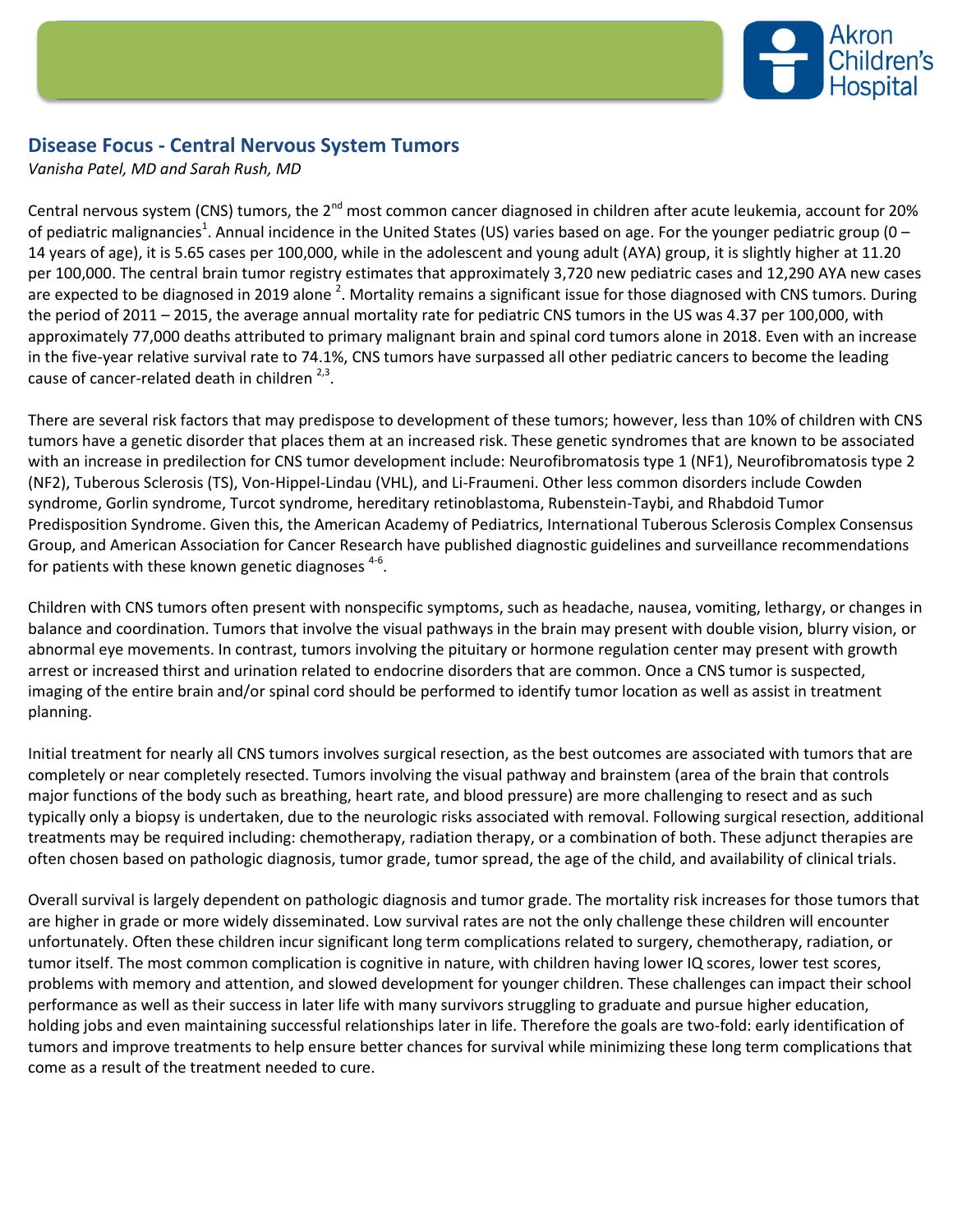While there are many collaborative research organizations aimed at improving treatments, early identification of tumors is still quite important. Though many studies have shown that early diagnosis may not necessarily decrease survival rates, it does improve long term tumor or treatment related complications.

We reviewed our experience treating patients with CNS tumors over a 10-year period from January 2008 to December 2017. During this period, 235 new cases of CNS tumors were diagnosed, with an average of 24 newly diagnosed cases annually (15 to 32 cases per year). All tumors are diagnosed based on tissue pathology and if eligible are tested for distinct tumor genetic mutations. Median age of diagnosis was 9 years. There were 34 (14.5%) patients that were found to have an associated genetic disorder, with the most common being NF1. The most common tumor type was WHO Grade I Astrocytoma, followed by WHO Grade IV Medulloblastoma, and WHO Grade IV Glioblastoma. The 10 year relative survival rate for all tumors was 86.8% with less than half (48.9%) reporting long term tumor or treatment related complications. These numbers are similar or slightly better than national data (Figure 1).

For patients diagnosed at Akron Children's Hospital, patients are eligible to enroll on open clinical trials based on diagnosis through collaborative research organizations, such as Children's Oncology Group (COG). In addition, we have a tissue bank to store tumor samples that can be used for future research into the cause and treatment of CNS tumors in pediatric patients.



1. Hastings C, Torkildson JC, Agrawal AK, Children's Hospital Medical Center (Oakland Calif.). *Handbook of pediatric hematology and oncology : Children's Hospital & Research Center Oakland.* 2nd ed. Chichester, West Sussex: Wiley-Blackwell; 2012.

2. Ostrom QT, Gittleman H, Truitt G, Boscia A, Kruchko C, Barnholtz-Sloan JS. CBTRUS Statistical Report: Primary Brain and Other Central Nervous System Tumors Diagnosed in the United States in 2011-2015. *Neuro Oncol.* 2018;20(suppl\_4):iv1-iv86.

3. Curtin SC, Minino AM, Anderson RN. Declines in Cancer Death Rates Among Children and Adolescents in the United States, 1999-2014. *NCHS Data Brief.* 2016(257):1- 8.

4. Hersh JH, Genetics AAoPCo. Health supervision for children with neurofibromatosis. *Pediatrics.* 2008;121(3):633-642.

5. Northrup H, Krueger DA, Group ITSCC. Tuberous sclerosis complex diagnostic criteria update: recommendations of the 2012 Iinternational Tuberous Sclerosis Complex Consensus Conference. *Pediatr Neurol.* 2013;49(4):243-254.

6. Rednam SP, Erez A, Druker H, et al. Von Hippel-Lindau and Hereditary Pheochromocytoma/Paraganglioma Syndromes: Clinical Features, Genetics, and Surveillance Recommendations in Childhood. *Clin Cancer Res.* 2017;23(12):e68-e75.